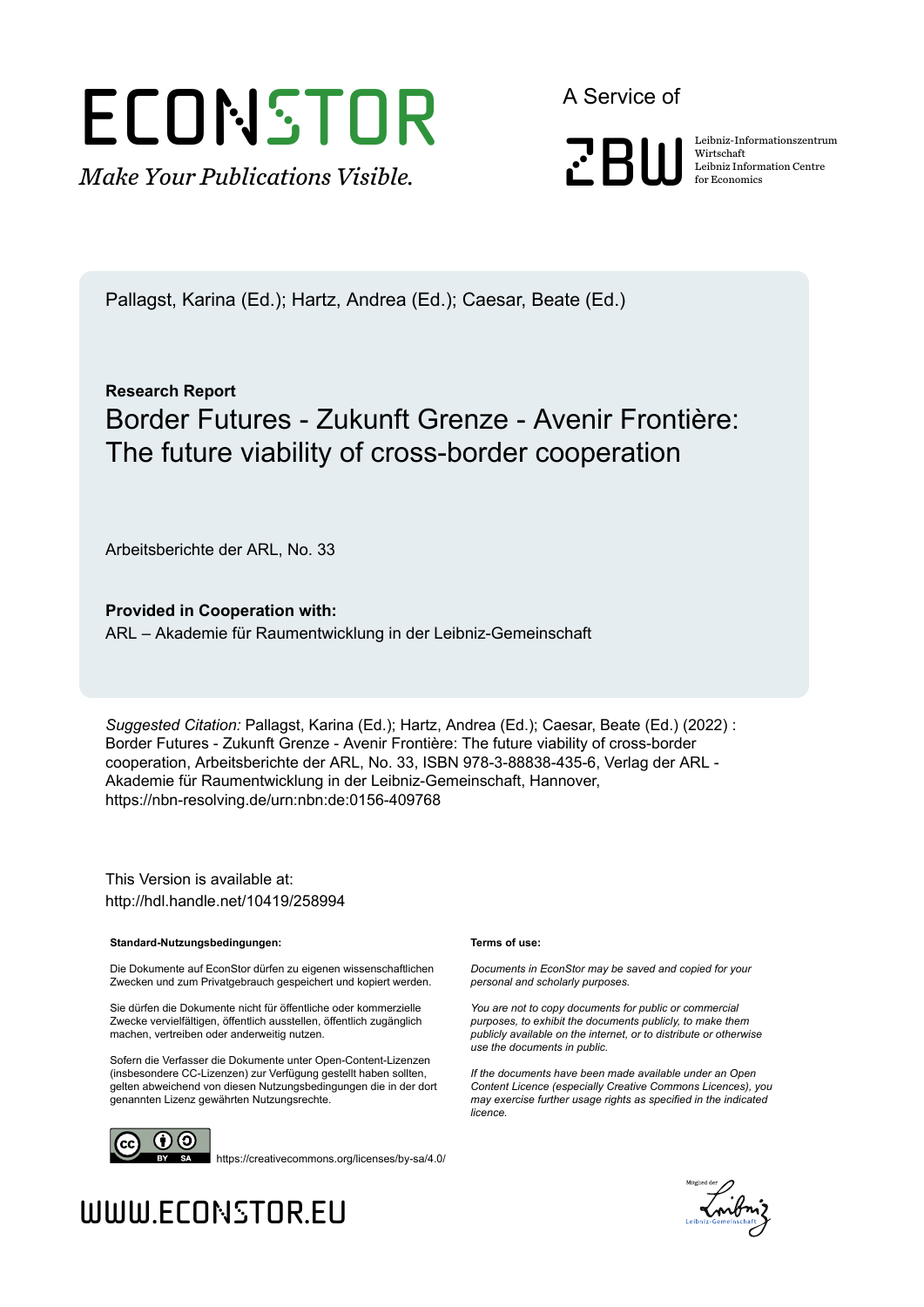

ARRENTORIAL DEVELOPMENT **ACADEMY FOR** 

**Arbeitsberichte der ARL 33**

# BORDER FUTURES – ZUKUNFT GRENZE – AVENIR FRONTIÈRE

The future viability of cross-border cooperation

Karina Pallagst, Andrea Hartz, Beate Caesar (Eds.)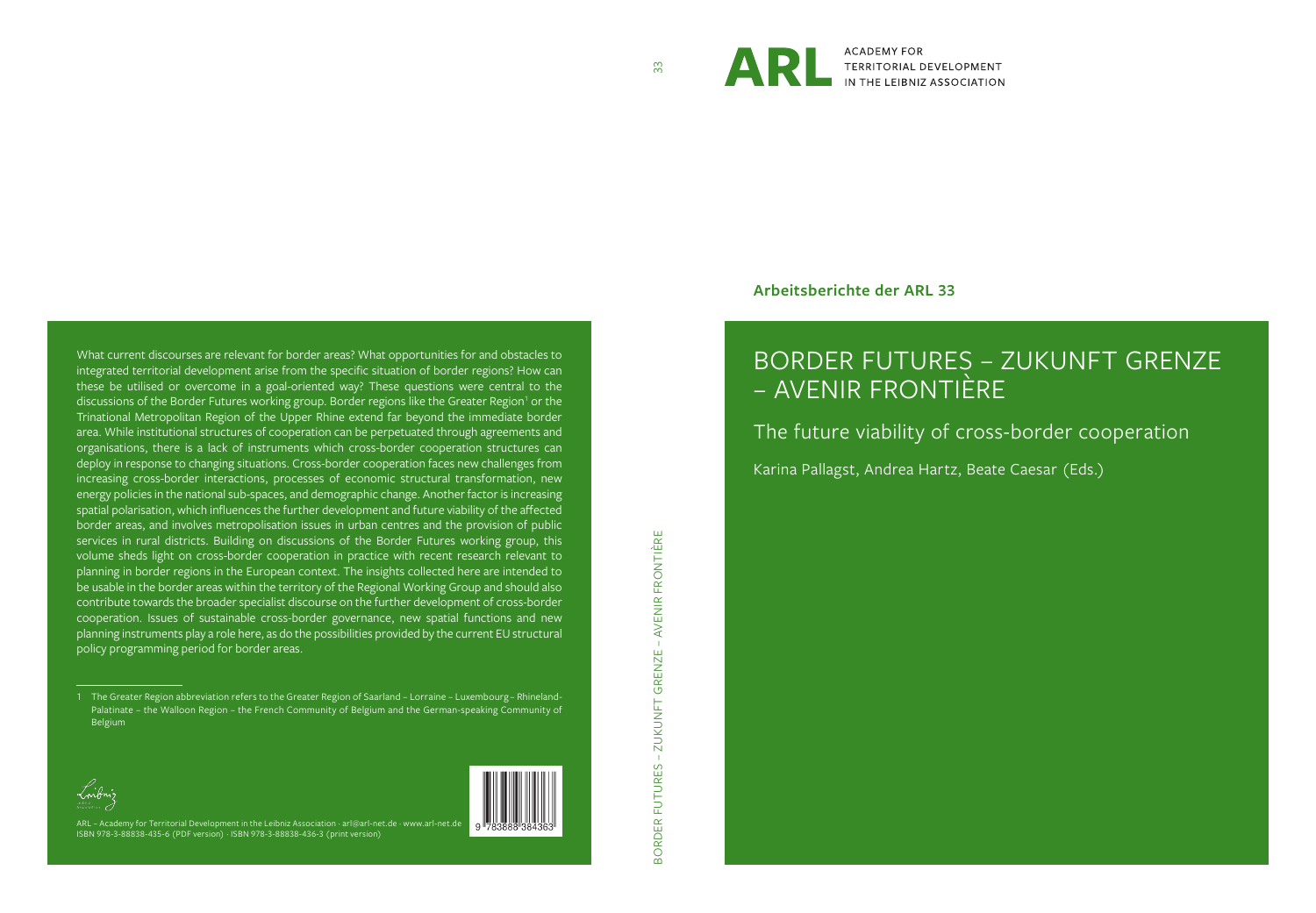

ARL ACADEMY FOR TERRITORIAL DEVELOPMENT

**Arbeitsberichte der ARL 33**

# BORDER FUTURES – ZUKUNFT GRENZE – AVENIR FRONTIÈRE

## The future viability of cross-border cooperation

Karina Pallagst, Andrea Hartz, Beate Caesar (Eds.)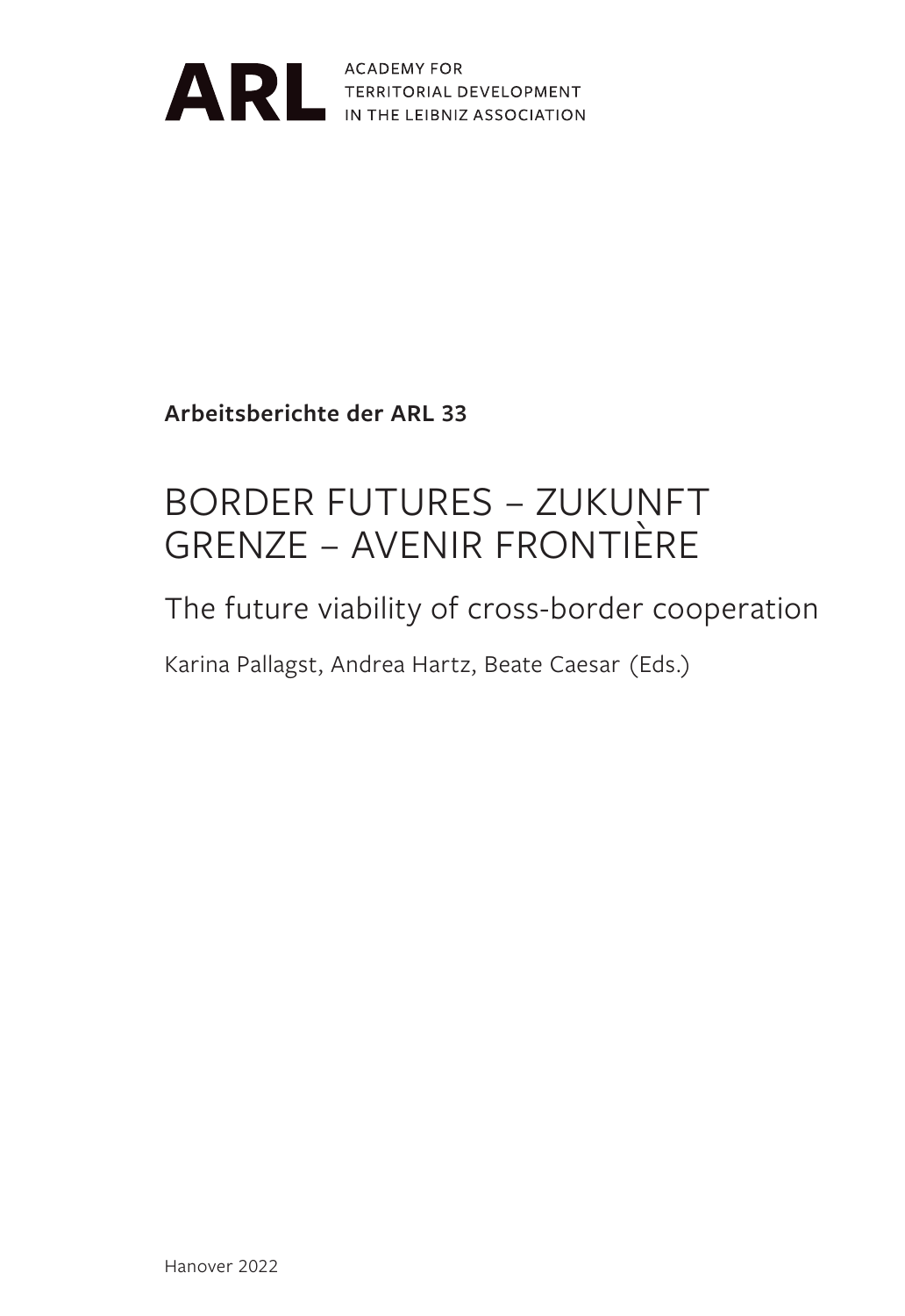The drafts of the papers of authors collected in this volume were discussed at length in the 'Border Futures – The future viability of cross-border cooperation' Subsection of the Hesse/Rhineland-Palatinate/Saarland Regional Working Group at the ARL (internal quality control). The manuscripts underwent peer review (external quality control), and after the referee's comments were taken into account, they were then submitted to the ARL HQ for further editing and publication. Academic responsibility for the papers rests with the authors.

ARL HQ:

AS III 'Ecology and Landscape'

Head of Academic Section: Dr. Barbara Warner (warner@arl-net.de)

Arbeitsberichte der ARL 33

ISBN 978-3-88838-435-6 (PDF version) ISSN 2193-1283 (PDF version) The PDF version is available at shop.arl-net.de (open access) CC-BY-SA 4.0 International, except for paper no. 11, page 181 to 203, which was published under CC license CC-BY-NC-ND

ISBN 978-3-88838-436-3 (print version) ISSN 2193-1542 (print version) Printed by: Books on Demand GmbH, 22848 Norderstedt

Published by the ARL – Hanover 2022 ARL – Academy for Territorial Development in the Leibniz Association Translation and proofreading: ProLinguo GmbH Typesetting and layout: ProLinguo GmbH

This working report is a translated version of the following publication: Pallagst, Karina; Hartz, Andrea; Caesar, Beate (Hrsg.) (2018): Border Futures – Zukunft Grenze – Avenir Frontière. Zukunftsfähigkeit grenzüberschreitender Zusammenarbeit. Hannover. = Arbeitsberichte der ARL 20.

Recommended citation: Pallagst, Karina; Hartz, Andrea; Caesar, Beate (Eds.) (2022): Border Futures – Zukunft Grenze – Avenir Frontière. The future viability of cross-border cooperation. Hanover. = Arbeitsberichte der ARL 33. URN: https://nbn-resolving.org/urn:nbn:de:0156-409768

ARL – Academy for Territorial Development in the Leibniz Association Vahrenwalder Straße 247 30179 Hannover Tel. +49 511 34842-0 Fax +49 511 34842-41 arl@arl-net.de www.arl-international.com www.arl-net.de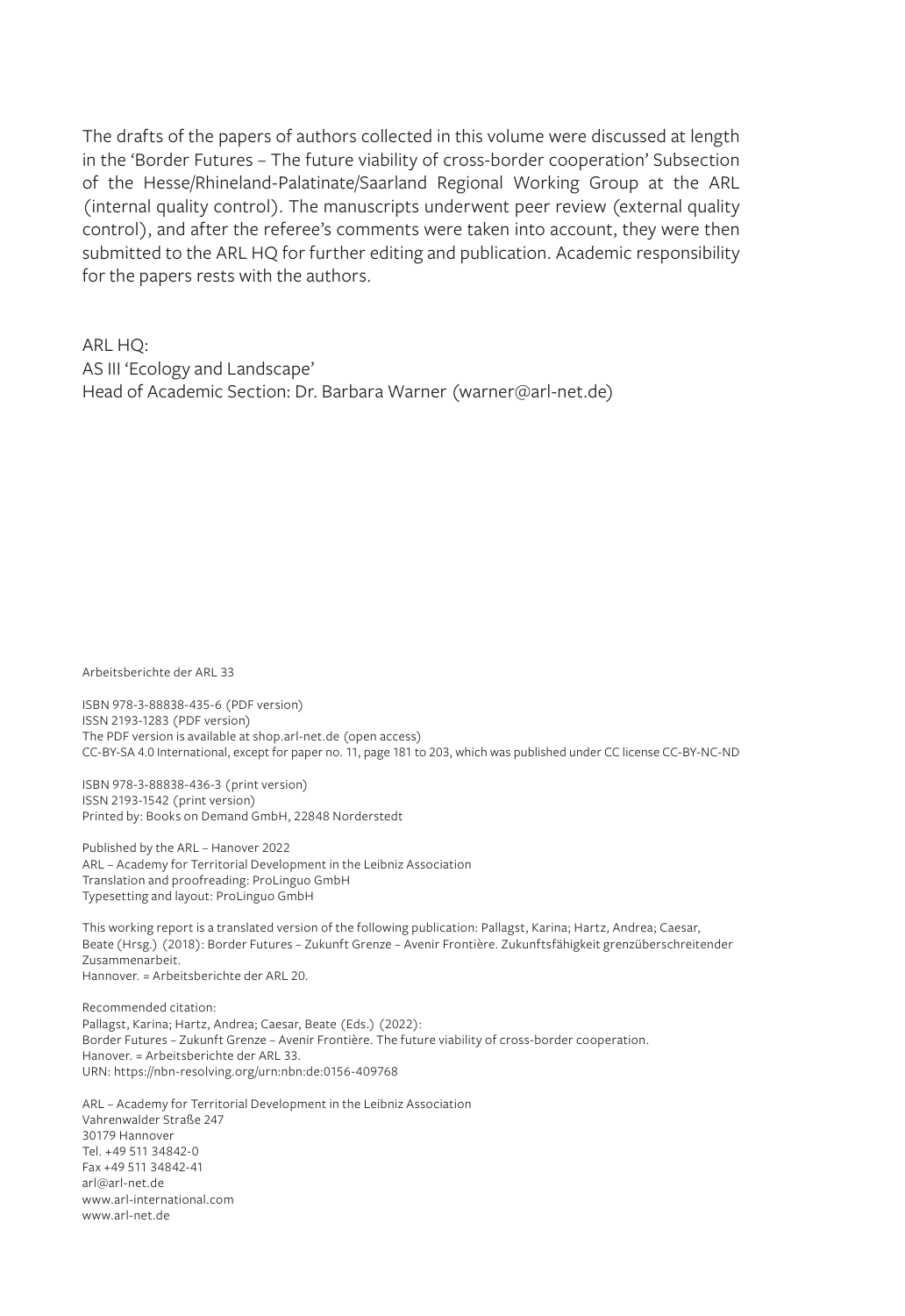Karina Pallagst, H. Peter Dörrenbächer, Thomas Weith

#### THEORIES OF CROSS-BORDER COOPERATION: EXPLANATORY APPROACHES FROM EUROPEAN INTEGRATION, REGIONALISM AND GOVERNANCE

#### **Contents**

- 1 Introduction
- 2 Cross-border cooperation as a field of application of European spatial development
- 3 European integration
- 4 New regionalism and cross-border regions
- 5 Governance
- 6 Conclusions

References

#### **Abstract**

This paper describes an initial theoretical and conceptual approach relating crossborder cooperation to European spatial development and the associated theories, based on approaches from political science. This is discussed as a field of application for European spatial development, which is influenced by a number of factors. Of these, European integration, new regionalism and governance are discussed in detail.

#### **Keywords**

European spatial development – European integration – new regionalism – governance – cross-border cooperation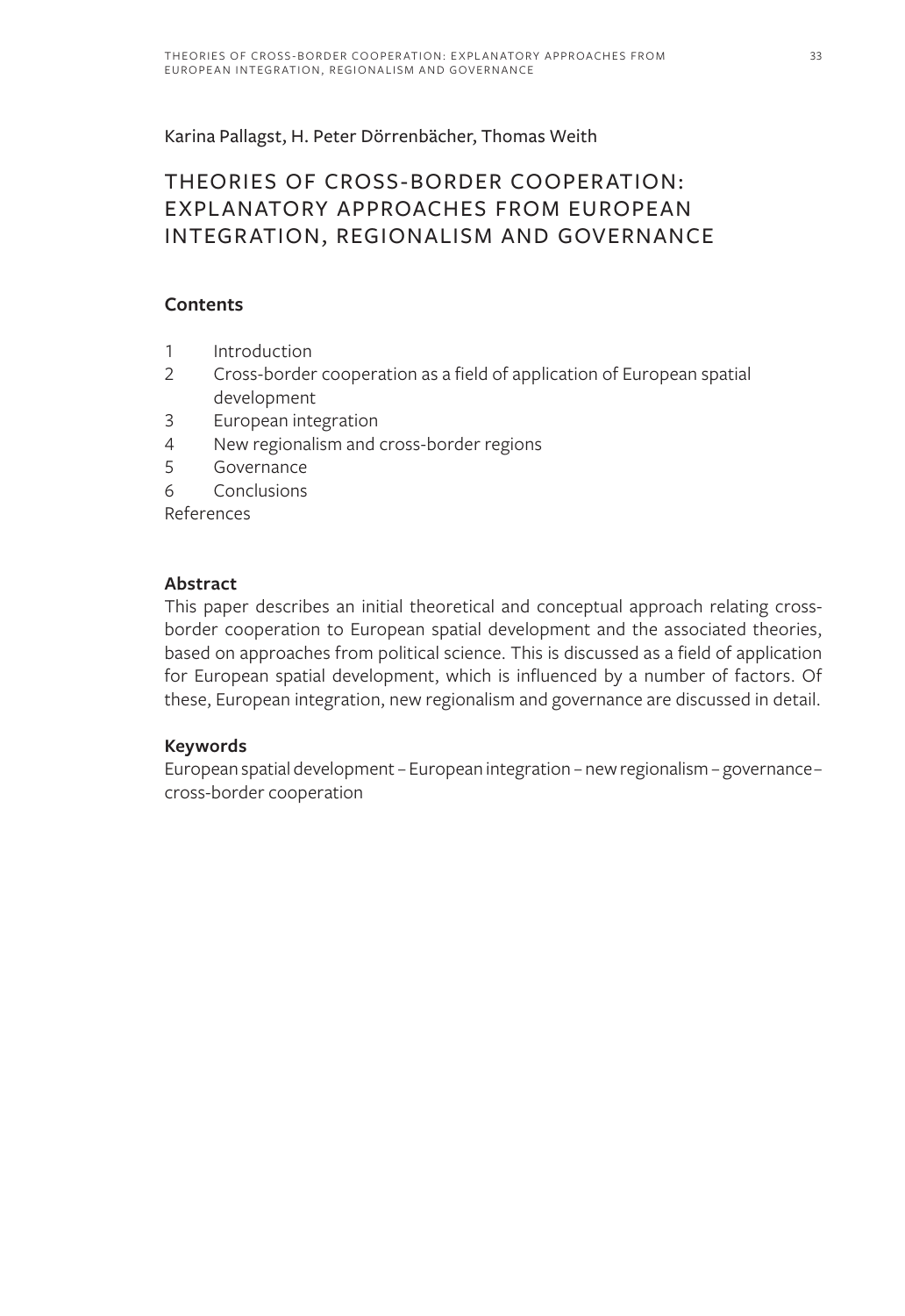#### **1 Introduction**

The analysis and assessment of cross-border cooperation can be supported and characterised through the use of various theoretical anchor points. Cross-border cooperation is firstly examined in the context of European spatial development and related theories based on approaches from political science. This offers an initial theoretical and conceptual approach. Such cooperation is subsequently identified as a field of application of European spatial development, which is influenced by a number of factors. Of these, European integration, governance and new regionalism will be discussed in more detail. They are considered to be essential for the discussion of the key theme of 'Border Futures' for three reasons:

- 1 They address different policy areas related to European spatial development, which have an impact on the situation of border regions.
- 2 They raise questions about the capacity for action and steering in a regional and multi-level context, as manifested in all relevant fields of cooperation between border regions (mobility and transport, culture and tourism, etc.).
- 3 They define regions and borders not merely as processes but as social constructs. Particularly for large-scale structural and administrative border constructs, such as the Greater Region which is frequently used as an example in this volume, this phenomenon raises the question of the identity of border regions.

#### **2 Cross-border cooperation as a field of application of European spatial development**

When one considers cross-border cooperation in the context of spatial development, the former can be associated with European spatial development, where a comprehensive theoretical discourse has been ongoing since the 1990s. Based on studies by Sykes (2005), cross-border cooperation in spatial development can be defined as a field of application of European spatial development (see Fig. 1), which is characterised by four different lines of discourse: spatial planning *(Raumplanung)* and spatial development, political science, European integration and governance, and new regionalism and spatial steering.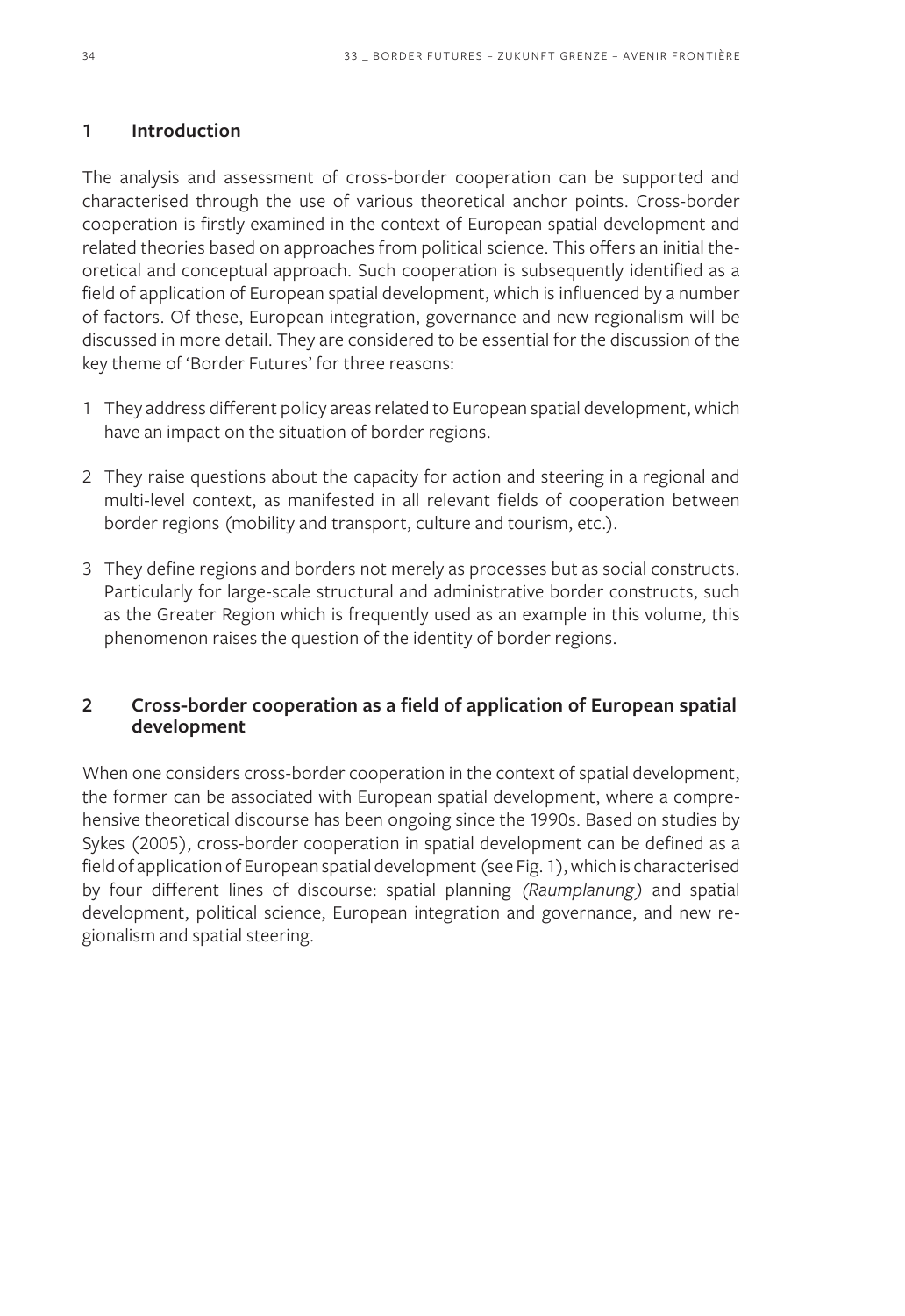

*Fig. 1: Conceptualisation of European spatial development / Source: Pallagst, based on Sykes (2005)*

#### **3 European integration**

For an approach from the perspective of European integration,<sup>1</sup> political sciencebased theories of international relations are of particular interest.<sup>2</sup> Two theoretical vantage points are particularly significant: the rationalist and constructivist approaches (Pollack 2001; Winn 1998; Jachtenfuchs 2002). At the same time, it must be taken into account that there is no single theory for European correlations; rather, there are a number of competing theories (Jachtenfuchs 2002; Pollack 2005).

The rationalist approach, which was long the dominant model among the theories of international relations, proclaims that integration and cooperation are decisively driven by a cost-benefit analysis (Schimmelfennig/Sedelmayr 2002). This approach is generally based on methodological standards and empirical studies. As far as European integration and cooperation is concerned, rationalist approaches are limited in the sense that nation states are understood as 'unitary actors' (Hix 1998: 328) with a hierarchical system of values.

Constructivist approaches are based on post-modern theoretical notions. As they are almost never based on empirical findings, they are difficult to operationalise. In addition, constructivism is still on a quest to determine how this approach might

<sup>1</sup> According to Zandonella (2005), European integration means 'increasingly closer cooperation between European countries, the development of the Community from the European Coal and Steel Community (1952) all the way to the EU of today and the process of European unification, which is in principle not yet complete. European integration is characterised by a series of enlargements (accession of new member states) and intensifications (intensification of cooperation). It is based on supra-national and intergovernmental cooperation.'

<sup>2</sup> This correlation becomes clear when taking the theoretical discourses on integration and EU expansion (see Schimmelfennig/Sedelmayer 2002) and reflections on European spatial development (Faludi 2002; Faludi/Waterhout 2002) into account.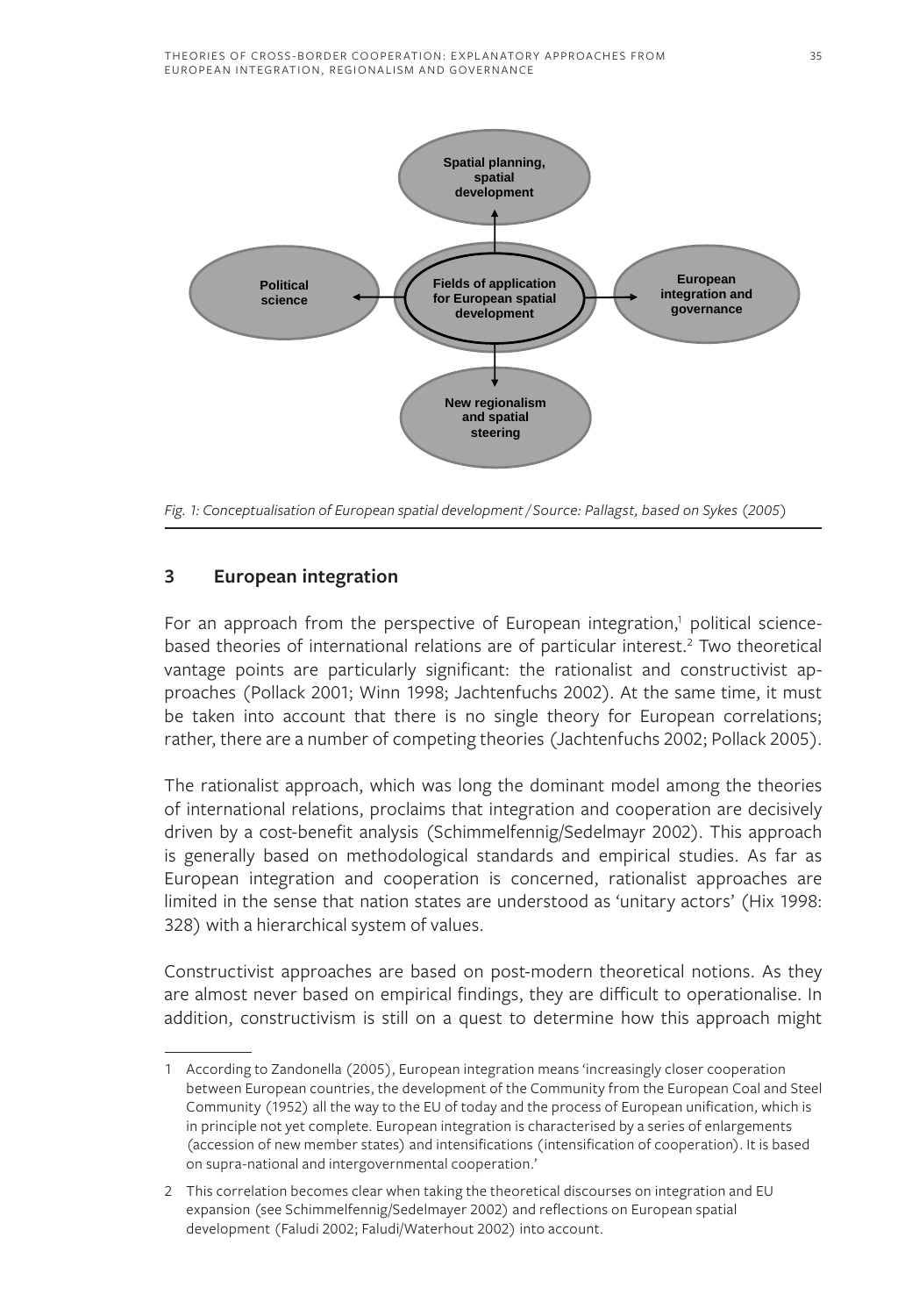deliver practically relevant results (Jachtenfuchs 2002: 652; Pollack 2005). One useful constructivist notion is, however, that institutions are understood within a broader framework and that an informal range of norms and regulations should be used to supplement the formal (rationalist) sets of rules. In the field of European spatial development, these issues all deal with conceptualisations, which accordingly allow for a stronger interpretable framework and which are not binding.

Although constructivist and rationalist approaches cannot always be clearly distinguished from each other, they both give rise to diverse spheres of influence for crossborder cooperation. EU structural policy, for example, which can be characterised as being rationalist in its approach, has the direct means to influence development in border areas. This occurs through the transfer of subsidies as part of a highly regulated process, which initially requires negotiation processes about legislative powers and regulations. This method is, however, highly incrementalist as it is operationalised through individual projects. Looking at cross-border cooperation, EU funding programmes, such as INTERREG, are a manifestation of rationalist approaches, the interactional spaces of which are at the same time constructed.

In the discussion on European integration in the context of border areas, it should not be overlooked that from an integration-theoretical perspective there are factors that can be viewed as countervailing forces to European integration (Niemann/Bergmann 2013). This is particularly important given the obstacles to cross-border cooperation, which this volume seeks to explore in the context of 'Border Futures'. Niemann and Bergmann (2013) refer in this regard to diverging domestic policy preferences and diversity between EU member states and each nation's understanding of sovereignty. In the context of European spatial development, this is examined in studies by Faludi (2010), who addressed the question of the legislative powers of nation states in regard to spatial planning, i.a. as an obstacle to integrative European spatial development endeavours.

In European spatial development and cross-border cooperation, the policy dimension, i.e. the process component that occurs in certain policy areas, must also be taken into account in each case. This includes also spatially effective or spatially relevant policies. Of significance in this regard is also the question of which legislative powers, objectives and normative regulations should apply. Ultimately, the regional dimension must not be neglected; its significance for border regions will be demonstrated below.

#### **4 New regionalism and cross-border regions**

As visualised in Figure 1, new regionalism offers one way of conceptualising European spatial development. What does this mean for cross-border cooperation? The notion of new regionalism has led to cross-border regions in Europe growing in significance in recent times. These regions are inseparably linked to the process of European integration: they are both the result of European institutionalisation and a constitutive element of the European integration process in the sense of territorial Europeanisation (cf. Chilla 2013). The significance of cross-border regions as an integral part of the European integration process is manifested to a not inconsider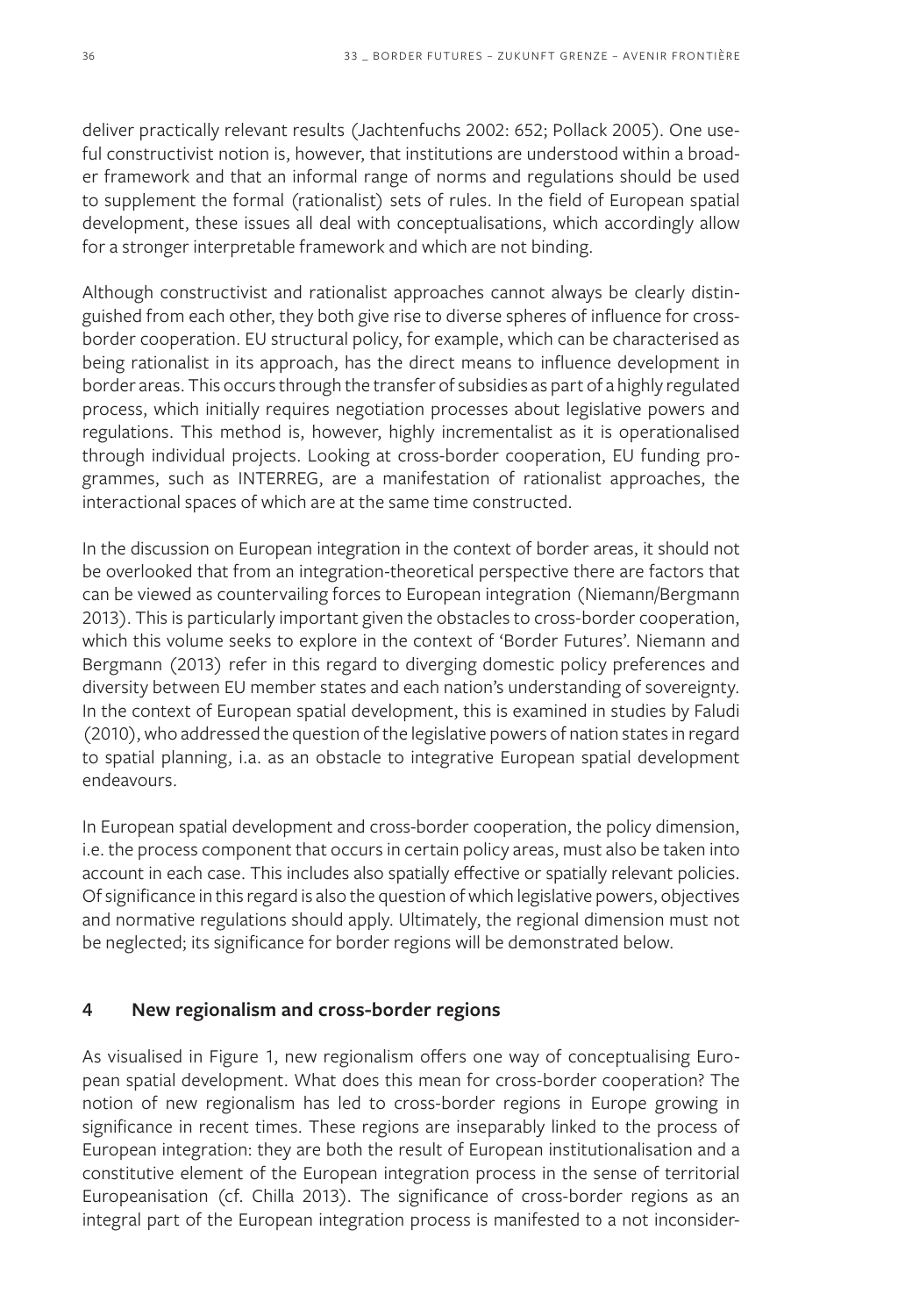able extent by the fact that the INTERREG Community Initiative is not only the most significant of all EU Community Initiatives, but has even been identified as an independent objective of European regional policy since the seventh EU research framework programme.

As a special type of region, cross-border regions are best analysed by reference to the notion of the 'region' spatial category as developed in New Regional Geography (as part of the border studies developed, for example, by Paasi 2005 and 2011). In this regard, regions create a bridge between the superordinate national and international level, and the subordinate local scale level. They also play a key role in transnationalisation and transregionalisation processes in the tension between globalisation and localisation (e.g. Faist 2000; Bauböck/Faist 2010), which have been accurately and pointedly described by Swyngedouw (2004) as processes of glocalisation (on the charged relationship between space and place, see Tuan 1977).

Regions – and thus also border regions – in the sense of glocalisation processes are therefore not established facts and circumstances but always in a process of becoming. According to Pred (1984; cf. also Gilbert 1988), they are dependent processes that act top-down and bottom-up in the context of social structuration.

Thus regions do not merely have an intermediary/spatial dimension but also a temporal and social connotation (Howitt 1993, 2003; Dörrenbächer 2003, 2009, 2010; cf. Pudup 1988). Regions are not merely the arenas and stages of social structuration – e.g. as part of Europeanisation processes in the case of cross-border regions – but they also find their constitutive bases in everyday regionalisation (Werlen 2007) in the context of social structuration (Giddens 1985, 1988). In so doing, they connect

- > the spatial scale levels of 'space' and 'place' (Pred 1984; Tuan 1977),
- > the temporal scale levels of 'long duration' (longue durée) (Braudel 1977) and event, or according to Storper (1988) 'big structure' and 'small events', and
- > the social levels of 'structure' and 'agency' (Giddens 1985, 1988).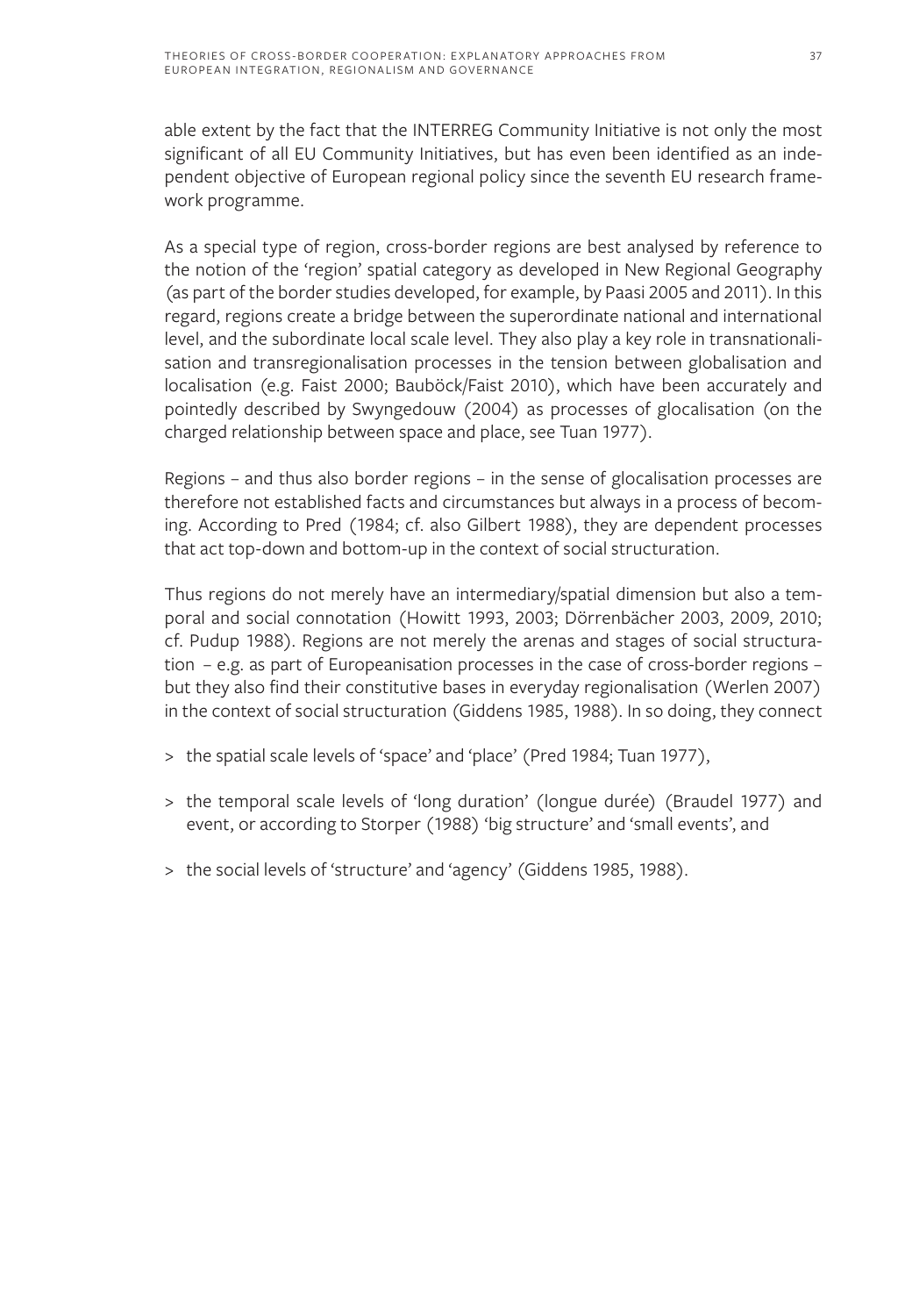

*Fig. 2: Spatial, temporal and social scale levels of the institutionalisation of border regions, illustrated by the example of the Greater Region / Source: Dörrenbächer*

Moreover, regions are manifestations of spatial institutionalisation processes (Paasi 1986; Dörrenbächer 2003; 2010), which are stabilising and identity-forming, but also incidental, and which are of special significance as part of transformation and Europeanisation processes.

#### **5 Governance**

Parallel to the discussion on 'European integration' and 'new regionalism', a debate on governance as a starting point for European and cross-border spatial development has emerged in recent years (see Fig. 1). Here, too, 'governance' is presumed to have a 'space-forming impact' (Kilper 2010b: 16). The complexity of governance results from various constellations of stakeholders, who act in a multi-layered structure, the multi-level system (Benz 2009). Cross-border governance is in this regard a specific form of 'steering', as it serves to supplement the interstate (horizontal) level in addition to the vertical structure (Leibenath/Korcelli-Olejniczak/Knippschild 2008).

In an EU context, governance also has substantial normative significance, as EU regulatory measures and the application of EU policies should show a clear measure of efficiency and quality (Commission of the European Communities 2001).

According to Benz (2001), the term 'governance' was already extensively used in the 1980s by institutional economics and later in comparative social research. The term found its way into political science and practical policymaking by the end of the 1990s at the latest (Benz 2001). It replaced the previously predominantly used term 'control'. While Mayntz (2005) was still concerned with the question of whether it was in fact merely a 'fashionable anglicism' (Mayntz 2005: 11), it has now become associated with a changed perception of steering in both theory and practice.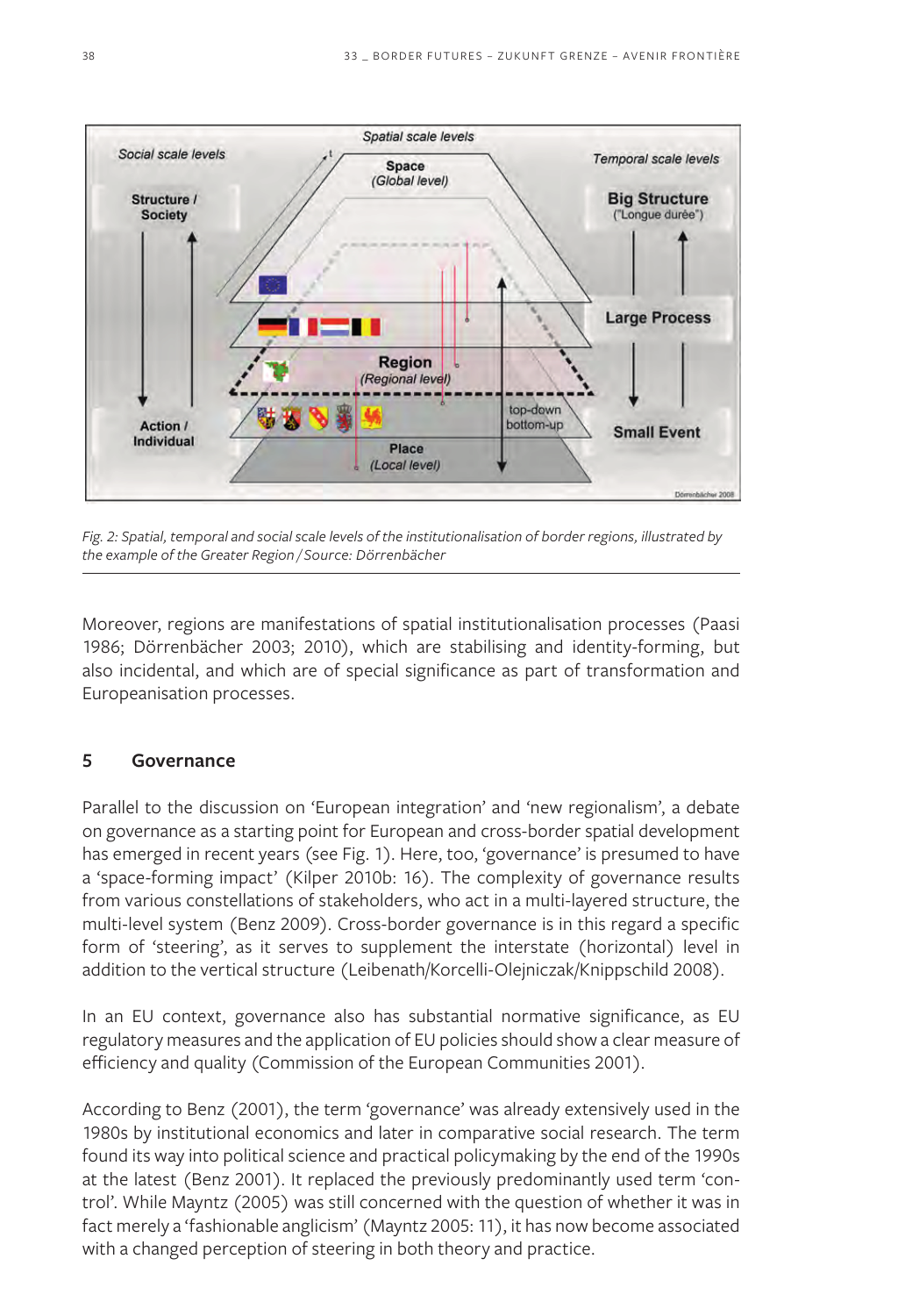The use of the term reflects a changed perspective on public actions and, moreover, on the context and nature of consultation processes in democratically legitimised societies. If the (nation) state had been perceived in the past as the (presumptive) key player and the primary actor capable of exercising control, the focus of interest is now on a diverse range of different actors and their interactions. Hence, it amounts to a redefinition of the state function and can at the same time be understood as an institutional response to changing relations (cf. Willke 1983; Rhodes 1997).

In particular in Central Europe and specifically in Germany, a changed perception of the state has emerged over the course of several decades, evolving 'from a police state, via the constitutional and social state, to a modern "steering" state'; this process can be described 'as a path of successive expansion of the competences of the state' (Heidbrink/Hirsch 2007: 12, translation of the original German quote). Heidbrink/Hirsch elaborate that in this changed perception of the state, 'the unilateral responsibility for performance is replaced by a multi-dimensional responsibility to guarantee and regulate, which aims to involve non-public powers in public decisionmaking processes, regulates the transfer of tasks and costs in social sectors and guarantees the protection of individual fundamental rights and the provision of essential public services' (Heidbrink/Hirsch 2007: 15, translation of the original German quote). The key task of state action in this regard is the 'political advancement and support for collective problem-resolving resources' (Heidbrink/Hirsch 2007: 19, translation of the original German quote) to absorb un-certainties about regulatory structures. Some authors describe this development less positively as the erosion of the nation state for the benefit of neo-liberal glob-alisation (cf. Larner 2011).

The literature now offers a variety of definitions of the term. According to Benz/ Lütz/Schmiank et al. (2007: 13, translation of the original German quote), 'governance is the umbrella term for all existing patterns for managing interdependencies between states and between public and social stakeholders, and hierarchy in the sense of government must be understood as one such pattern alongside others.' According to Fürst (2001: 371), it means that 'stakeholders/organisations should be linked to each other and their actions should be coordinated in such a way that shared or even jointly developed objectives can be effectively pursued.' Accordingly, the entire organisational and regulatory system, which coordinates the interactions between state and non-state stakeholders of all kinds, is considered. 'It is … about how we establish goals, how we define rules for reaching the defined goals, and finally how we control outcomes following from the use of these rules' (Vatn 2010). In so doing, conflicts are to be minimised and shared objectives achieved.

What is therefore essential are (cf. Fürst 2007: 357; Benz/Dose 2010: 25 et seq.):

- > existing institutionalised regulatory systems that steer the actions of stakeholders,
- > patterns of interaction and coordination as well as modes of collective action,
- > practical orientations (action logic of institutions/stakeholders),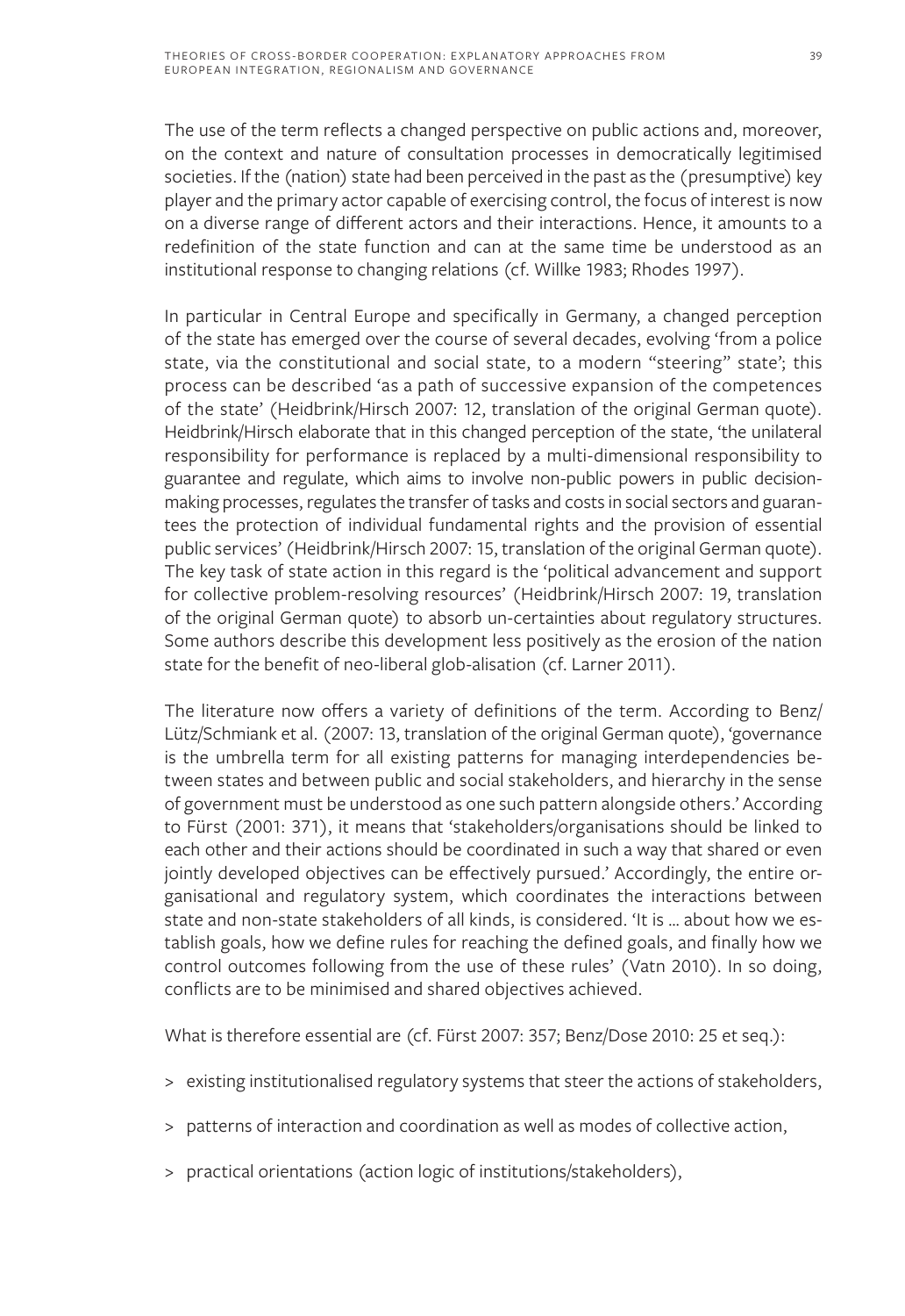- > processes that as a rule extend across the boundaries of organisations (with public and non-public stakeholders acting collaboratively),
- > orientation toward results (evidence, output).

Since the mid-2000s at the latest, this discussion, which is associated with a stronger theoretical orientation in the spatial sciences, has also been adapted to German spatial planning (cf. e.g. Pütz 2004; Fürst 2007; Kilper 2010a). In this context, the term 'governance' is used time and again by some authors as a normative setting in the sense of the development of effective, democratic structures and processes and the application of multi-stakeholder perspectives. This is in contrast to the concept which describes new dimensions of analysis.

The term 'governance' is now used in multiple ways and in multifaceted contexts. Examples include regional governance, multi-level governance, territorial governance, functional governance, place governance, metropolitan governance, urban governance or neighbourhood governance. Like the term 'cross-border governance', which is described in more detail below, they focus on specific, section-like aspects, yet convey at the same time, as an 'add-on' so to speak, the outlined changed perception of the notion of control or steering and the analytical approach.

In the earlier analyses of cross-border cooperation in the field of spatial planning in the 1970s, there was still a primary focus on the administrative and organisational structures in Europe (Malchus 1975) or on specific subspaces, such as the German-French border area (Kistenmacher/Gust 1983). Only from the 1990s was the spotlight increasingly on specific steering aspects (Blatter 2001). These include constellations of stakeholders, their interests, resources and institutional frameworks and forms of cooperation. Case studies often serve as an investigative approach with a focus on Europe and North America (Blatter 1997, 2001, 2003, 2004; Perkmann 1999, 2003, 2007). At the same time, the term 'cross-border cooperation' has gradually expanded in the international literature since the 1990s through the term 'cross-border governance'. In the German-language discussion, however, the terms *'grenzüberschreitende Zusammenarbeit'* (cross-border collaboration) or *'grenzüberschreitende Kooperation'* (cross-border cooperation) are still in use (cf. e.g. Scherhag 2008).

The change in terminology visible in the international literature explicitly reflects the outlined change in the notion of steering, as also comes into play in the international discourse on spatial research (cf. Healy/Cars/Madanipour et al. 2002; Salet/ Thornley/Kreukels 2003; Kramsch/Hooper 2004). This means that new stakeholders emerge and come into view in border areas (e.g. civil society), that the specific problems of multi-level policies are addressed and disparities between functional and territorial activities are illuminated. This is beneficial for the analysis of different spatial constellations, e.g. in the region of Basel and Strasbourg (Reitel 2006), Helsinki and Tallinn (Pikner 2008) or the German-Austrian border area (Deppisch 2007). This stronger regional focus also reflects in particular the greater political significance of regions (cf. Swyngedouw 1997; Gualini 2003, 2006) and thus simultaneously ad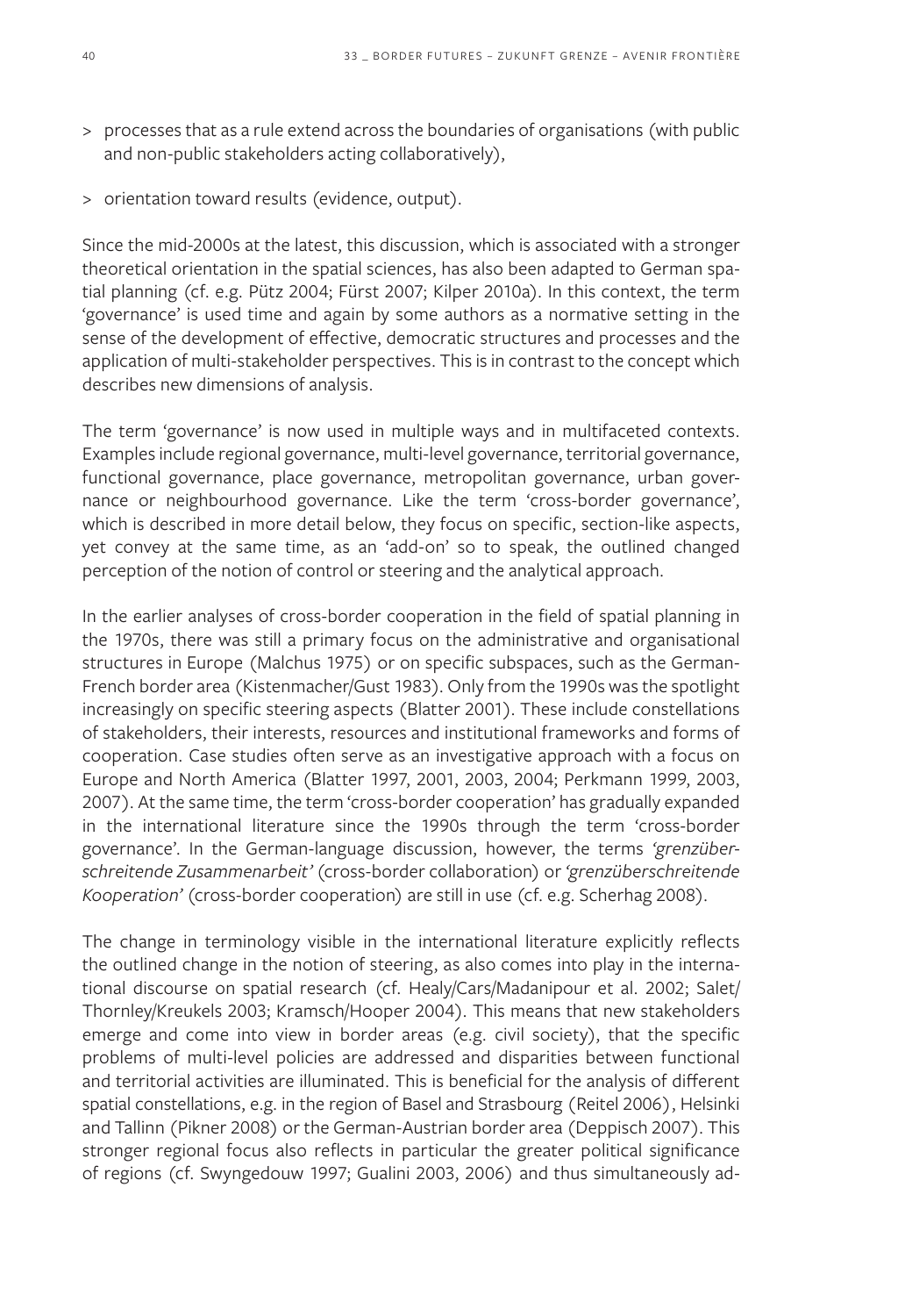dresses the regionalisation debate outlined above. In this context, the term 'regional governance' serves to place a greater spotlight on the stakeholders and their spatial interactions at this level (Blatter 2001; Gualini 2003; Fürst 2007).

The specific analytical dimensions that are used in this connection differ from one author to the next. Paasi, for example, differentiated between four stages of crossborder institutionalisation: *territorial shape, conceptual and symbolic shape, development of institutions, and development of a regional unit with its own identity (establishment)* in 1986 and 1991 (Paasi 1986 and 1991; cf. also Fig. 2), with the term stage possibly having a temporal, spatial as well as hierarchical dimension (Dörrenbächer 2003, 2010). Gualini took up the discussion and developed three analytical dimensions: the *'political-economic dimension', 'institutional dimension'* and *'symbolic-cognitive dimension'* (Gualini 2003: 44). The political-economic dimension focuses on developing paradigms for political legitimation and political action as well as on the process of strategically selecting approaches to action to steer the results. The institutional dimension emphasises the significance of organisational structures and supra-organisational institutional settings in their mutual interactions. This also includes the development of the institutional framework. The symboliccognitive dimension encompasses the development of territorial identities and the projection of shared development spaces.

Spatial planning and regional development play a particularly decisive role in the institutional dimension (cf. also Gualini 2003). This is also repeatedly emphasised in the institutional analyses of 'cross-border governance' by Blatter (Blatter 2003, 2004). Key influential factors are, accordingly, in particular the stakeholders and their objectives, the levels of interaction, multi-level policies, the practical shaping of policies, the relationship between territorial and functional governance, the strategies and instruments as well as the available resources (cf. Blatter 2003, 2004; see also Gualini 2003).

From the perspective of the spatial sciences, what is just as important are the current issues to be addressed (e.g. demographic change, climate change), the problems that are to be resolved on a sectoral or supra-sectoral level, and whether they are applicable or transferable only to a locally limited extent. Hence, new planning philosophies (post-growth, new prosperity models) as well as changed guiding principles (the perforated city, post-industrial landscape) and superordinate strategies (multifunctionality) or even only individual instruments can thus be specifically examined. Approaches that connect processes of change and innovation, such as the transition management approach, can be of particular interest in this regard (IASS 2011; cf. also Minsch/Feindt/Meister et al. 1998; Schwarz/Birke/Beerheide 2010; Kristof 2010). They can be combined with more recent discussions on forms of governance, such as elements of an 'adaptive governance' (Pisano 2012).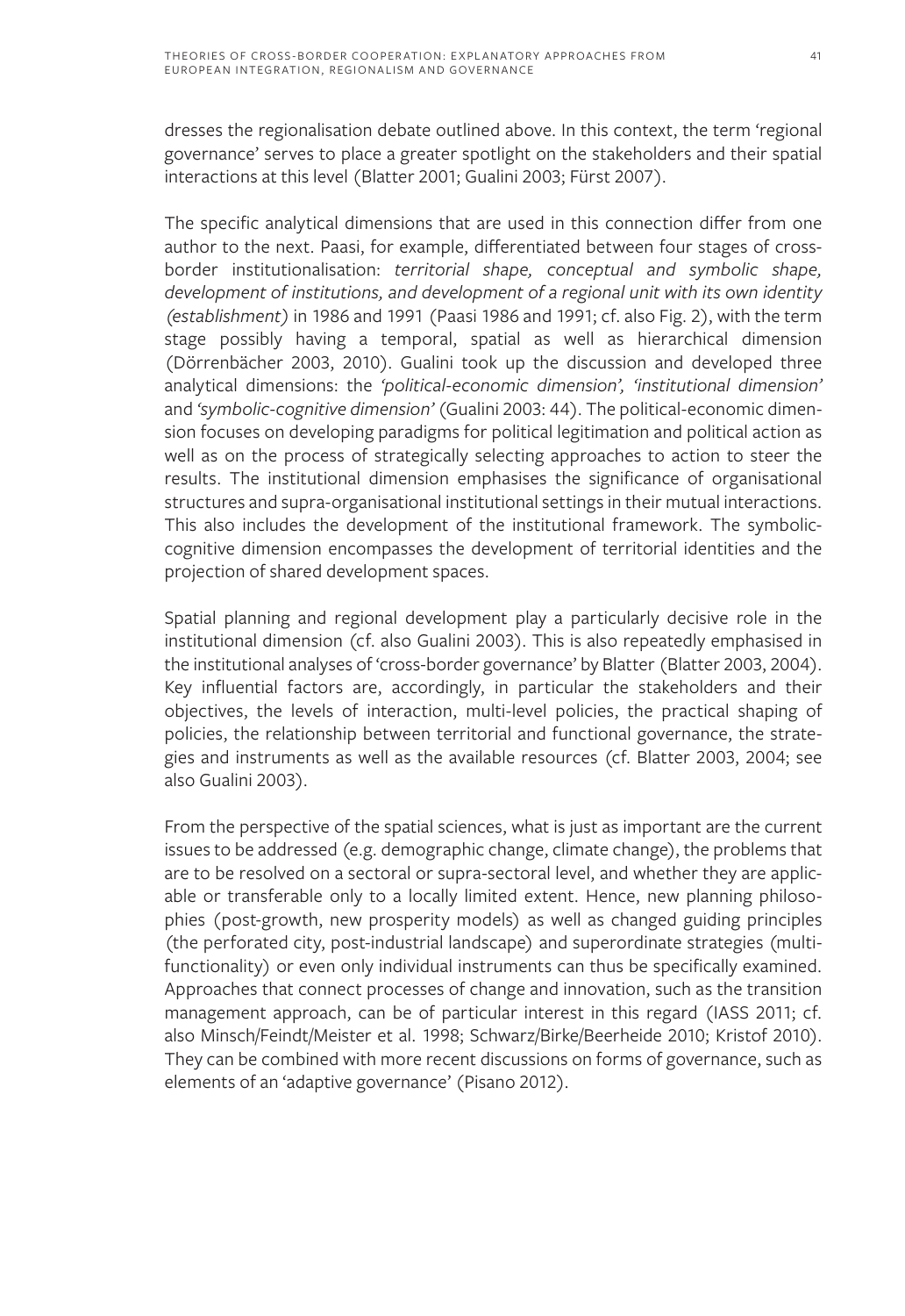#### **6 Conclusions**

From the ideal or typical approaches outlined here, which are, however, in fact frequently interlinked in planning practice, key aspects can be derived for the following discussions of 'Border Futures', which are reflected in the subsequent articles in this volume:

- > Border areas have been shown to be embedded in European spatial development, and can thus be viewed as fields of application for European spatial development.
- > With reference to European integration theories, it becomes clear that both the opportunities and barriers to integration should be addressed and discussed. These are elaborated in more detail in connection with cross-border cooperation in several papers in this volume.
- > An analysis of different fields of action that are relevant for cross-border cooperation, regardless of whether they are INTERREG programmes and projects or informal instruments of spatial development, is important. Here, too, it appears opportune to examine some of these policies by way of an example.
- > The use of governance concepts for border areas is becoming increasingly relevant both for the analysis and the shaping of future policies and planning. This provides new opportunities for understanding and shaping cross-border interaction, from the local to the European level.

#### **References**

Bauböck, R.; Faist, T. (2010): Diaspora and Transnationalism: Concepts, Theories and Methods. Amsterdam.

Benz, A. (2001): From Associations of Local Governments to 'Regional Governance'. In: Urban Regions. German Journal of Urban Studies 40 (2), 139-154.

Benz, A. (2009): Politik in Mehrebenensystemen. Wiesbaden. = Governance 5.

Benz, A.; Lütz, S.; Schimank, U.; Simonis, G. (2007): Handbuch Governance. Theoretische Grundlagen und empirische Anwendungsfelder. Wiesbaden.

Benz, A.; Dose, N. (2010): Governance. Regieren in komplexen Regelsystemen. Wiesbaden.

Blatter, J. (1997): Explaining cross-border cooperation: A border-focused and border-external approach. In: Journal of Borderland Studies 12 (1-2), 151-174.

Blatter, J. (2001): Netzwerkstruktur, Handlungslogik und politische Räume: Institutionenwandel in europäischen und nordamerikanischen Grenzregionen. In: Politische Vierteljahresschrift 42 (2), 193-222.

Blatter, J. (2003): Beyond hierarchies and networks: Institutional logics and change in transboundary spaces. In: Governance: An International Journal of Policy, Administration and Institutions 16 (4), 503-526.

Blatter, J. (2004): From 'Spaces of Place' to 'Spaces of Flows'? Territorial and Functional Governance in Cross-border Regions in Europe and North America. In: International Journal of Urban and Regional Research 28 (3), 530-548.

Braudel, F. (1977): Geschichte und Sozialwissenschaften. Die Longue durée. In: Bloch, M.; Honegger, C. (Eds.): Schrift und Materie der Geschichte: Vorschläge zur systematischen Aneignung historischer Prozesse. Frankfurt am Main, 47-85.

Chilla, T. (2013): Punkt, Linie, Fläche – territorialisierte Europäisierung. Frankfurt am Main. = Luxemburg-Studien/Études luxembourgeoises 5.

Commission of the European Communities (Ed.) (2001): European Governance – a white paper. Brussels.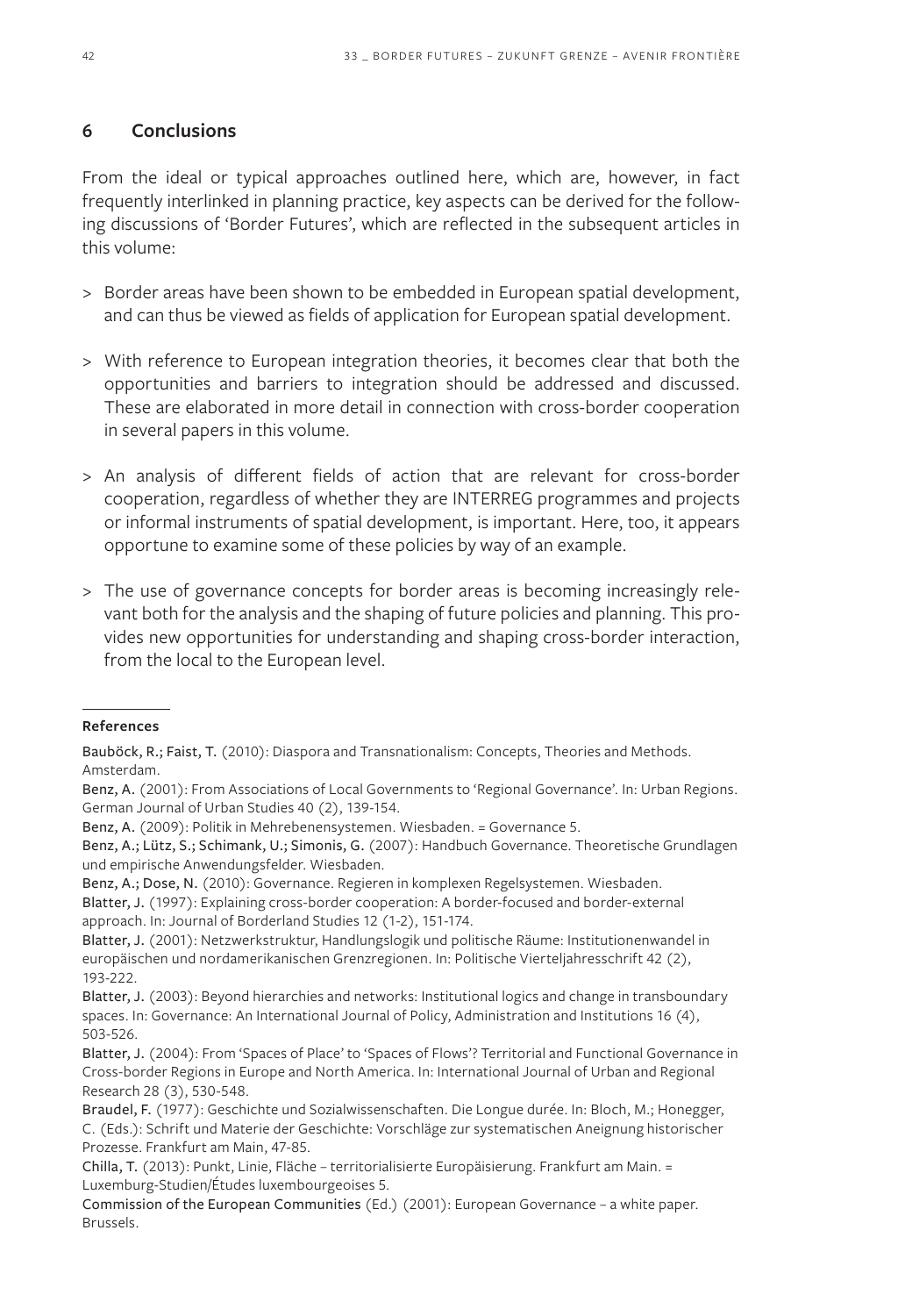Deppisch, C. (2007): Governance in grenzüberschreitenden Regionen. Eine empirische Analyse am Beispiel der österreichisch-bayerischen Euregios. Dortmund.

Dörrenbächer, H. P. (2003): James Bay – Institutionalisierung einer Region: Wasserkraftnutzung in Nord-Quebec und die Entstehung regionaler Selbstverwaltungsstrukturen der Cree-Indianer. Saarbrücken. = Saarbrücker Geographische Arbeiten Volume 48.

Dörrenbächer, H. P. (2009): Die Großregion – Institutionalisierung einer europäischen grenzübergreifenden Modellregion? In: Der Erdkundelehrer (1), 11-18.

Dörrenbächer, H. P. (2010): La Gran Región. Institucionalización de una región europea tranfronteriza. In: Documents Anàlisi Geogràphica 56 (1), 185-200.

Faist, T. (Ed.) (2000): Transstaatliche Räume. Bielefeld.

Faludi, A. (2010): Centenary paper: European spatial planning: past, present and future, Centenary Paper. In: Town Planning Review 81 (1), 1-22.

Faludi, A. (2002): Positioning European Spatial Planning. In: European Planning Studies 10 (7), 897-909.

Faludi, A.; Waterhout, B. (2002): The making of the European Development Perspective – no masterplan. London/New York.

Fürst, D. (2001): Regional Governance – ein neues Paradigma der Regionalwissenschaften? In: Raumforschung und Raumordnung 59 (5), 370-380.

Fürst, D. (2007): Regional governance. In: Benz, A.; Lütz, S.; Schimank, U.; Simonis, G. (Eds.): Handbuch Governance. Wiesbaden, 353-365.

Giddens, A. (1985): Time, Space and Regionalisation. In: Gregory, D.; Urry, J. (Eds.): Social Relations and Spatial Structures. London, 265-295.

Giddens, A. (1988): Die Konstitution der Gesellschaft. Grundzüge einer Theorie der Strukturierung. Frankfurt am Main. = Theorie und Gesellschaft 1.

Gilbert, A. (1988): The new regional geography in English and French speaking countries. In: Progress in Human Geography 12 (2), 208-228.

Gualini, E. (2003): Cross-border governance: Inventing regions in a trans-national multi-level polity. In: disP. The Planning Review 152 (1), 43-52.

Gualini, E. (2006): The rescaling of governance in Europe: New spatial and institutional rationales. In: European Planning Studies 14 (7), 889-912.

Healy, P.; Cars, G.; Madanipour, A.; de Magalhaes, C. (2002): Transforming governance, institutionalist analysis and institutional capacity. In: Healy, P.; Cars, G.; Madanipour, A.; de Magalhaes, C. (Eds.): Urban Governance, Institutional Capacity and Social Milieux. Aldershot, 6-28.

Heidbrink, L.; Hirsch, A. (2007): Staat ohne Verantwortung?: Zum Wandel der Aufgaben von Staat und Politik. Frankfurt am Main.

Hix, S. (1998): The study of the European community: The challenge to comparative politics. In: Nelsen, B. F.; Stubb, A. C.-G. (Eds.): The European Union, Readings on the Theory and Practice of European Integration. Boulder, 323-334.

Howitt, R. (1993): A world in a grain of sand: Towards a reconceptualization of geographical scale. In: Australian Geographer 24 (1), 33-44.

Howitt, R. (2003): Scale. In: Agnew, J.; Mitchel, K.; Toal, G. (Eds.): A Companion to Political Geography. Oxford, 138-157.

IASS – Institute for Advanced Sustainability Studies (Ed.) (2011): Transgovernance. The Quest for Governance of Sustainable Development. Potsdam.

IMeG – Initiative Group of Metropolitan Border Regions (Ed.) (2013): Über IMeG.

http://www.metropolitane-Grenzregionen.eu (7 February 2017).

Jachtenfuchs, M. (2002): Deepening and widening integration theory. In: Journal of European Public Policy 9 (4), 650-657.

Kilper, H. (Ed.) (2010a): Governance und Raum. Baden-Baden.

Kilper, H. (2010b): Governance und die soziale Konstruktion von Räumen. In: Kilper, H. (Ed.): Governance und Raum. Baden-Baden, 9-24.

Kistenmacher, H.; Gust, E. (1983): Grundzüge der Raumplanungssysteme in der Bundesrepublik Deutschland und in Frankreich und Möglichkeiten einer besseren Abstimmung in beiderseitigen Grenzräumen. Hanover.

Kramsch, O.; Hooper, B. (2004): Cross-Border Governance in the European Union. Abingdon. Kristof, K. (2010): Models of Change. Einführung und Verbreitung sozialer Innovationen und gesellschaftlicher Veränderungen in transdisziplinärer Perspektive. Zurich.

Larner, W. (2011): Governance. In: Agnew, J. A.; Duncan, J. S. (Eds.): Human Geography. Oxford, 325-335.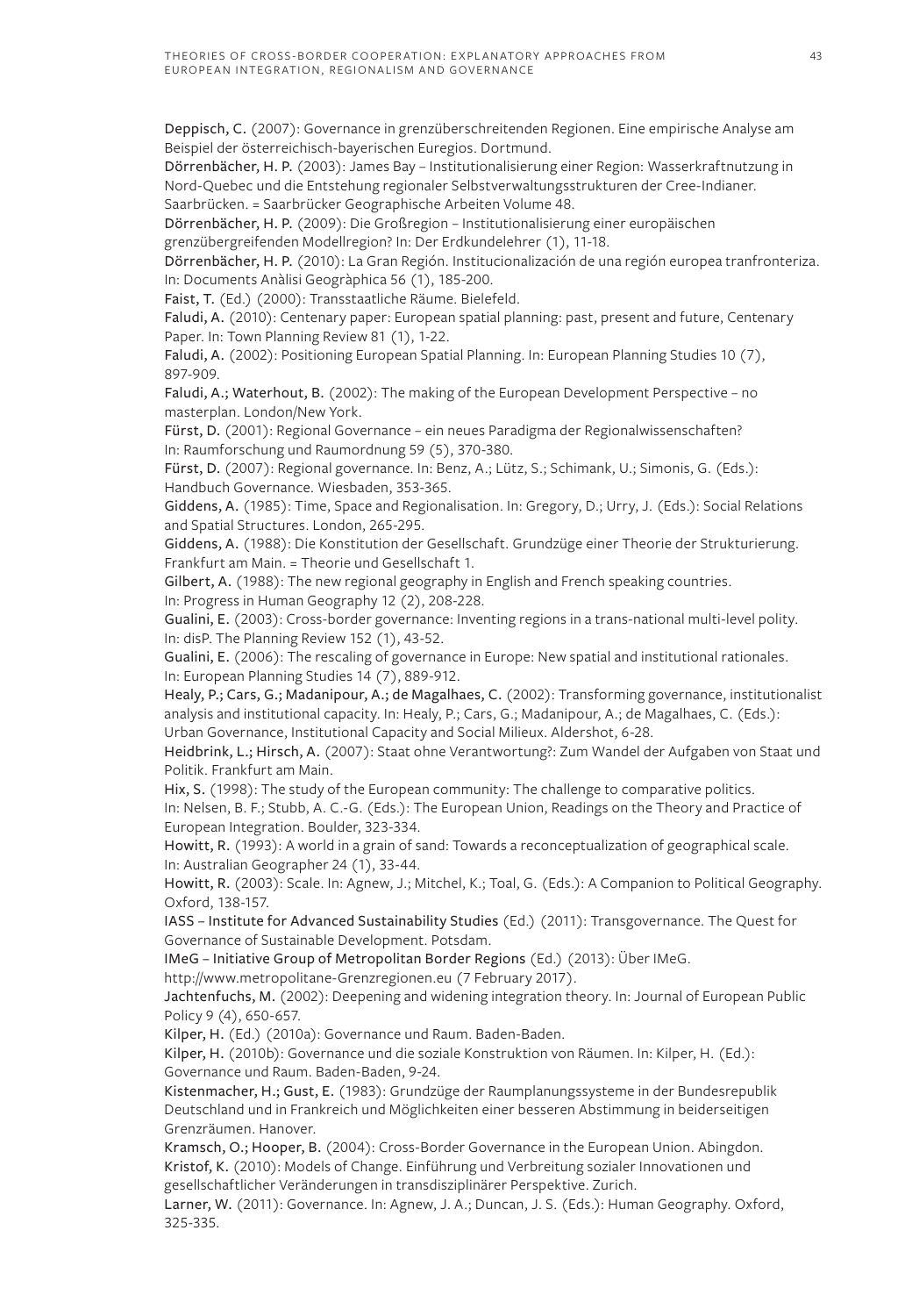Leibenath, M.; Korcelli-Olejniczak, E.; Knippschild, R. (Eds.) (2008): Cross-border Governance and Sustainable Spatial Development. Mind the Gaps! Berlin.

Malchus, V. Freiherr von (1975): Partnerschaft an europäischen Grenzen. Integration durch grenzüberschreitende Zusammenarbeit. Bonn.

Mayntz, R. (2004): Governance im modernen Staat. In: Benz, A. (Ed.): Governance. Regieren in komplexen Regelsystemen. Wiesbaden, 65-76.

Mayntz, R. (2005): Governance Theory als fortentwickelte Steuerungstheorie? In: Schuppert, G. F. (Ed.): Governance-Forschung: Vergewisserung über Stand und Entwicklungslinien. Baden-Baden, 11-20.

Minsch, J.; Feindt, P.-H.; Meister, H.-P.; Schneidewind, U.; Schulz, T. (1998): Institutionelle Reformen für eine Politik der Nachhaltigkeit. Heidelberg.

Niemann, A.; Bergmann, J. (2013): Zug- und Gegenkräfte im Spiegel der Theorien der europäischen Integration. In: Eppler, A.; Scheller, H. (Eds.): Zug- und Gegenkräfte im europäischen Integrationsprozess. Baden-Baden, 45-70.

Paasi, A. (1986): The institutionalization of regions: a theoretical framework for understanding the emergence of regions and the constitution of regional identity. In: Fennia 164 (1), 105-146.

Paasi, A. (1991): Deconstructing regions: Notes on the scales of spatial life. In: Environment and Planning A 23 (2), 239-256.

Paasi, A. (2005): Generations and the 'Development' of Border Studies. In: Geopolitics 10 (4), 663-671.

Paasi, A. (2011): A Border Theory: An Unattainable Dream or a Realistic Aim for Border Scholars. In: Wastl-Walter, D. (Ed.): The Ashgate Research Companion to Border Studies. Farnhill, 11-31.

Perkmann, M. (1999): Building governance institutions across European borders. In: Regional Studies 33 (7), 657-667.

Perkmann, M. (2003): Cross border regions in Europe. Significance and drivers of cross-border cooperation. In: European Urban and Regional Studies 10 (2), 153-171.

Perkmann, M. (2007): Policy entrepreneurship and multilevel governance: A comparative study of European cross-border regions. In: Environment and Planning C 25 (6), 861-879.

Pikner, T. (2008): Reorganizing cross-border governance capacity: The Case of the Helsinki Tallin Euregio. In: European Urban and Regional Studies 15 (3), 211-227.

Pisano, U. (2012): Resilience and Sustainable Development: Theory of resilience, systems thinking and adaptive governance. Vienna. = ESDN Quarterly Report No. 26.

Pollack, M. A. (2001): International relations theory and European integration. In: Journal of Common Market Studies 39 (2), 221-244.

Pollack, M. A. (2005): Theorizing EU Policy-Making. In: Wallace, H.; Wallace, W.; Pollack, M. A (Eds.): Policy-Making in the European Union. Oxford, 13-48.

Pred, A. (1984): Place as Historical Contingent Process: Structuration and the Time-Geography of Becoming Places. In: Annals of the Association of American Geographers 74 (2), 279-297.

Pudup, M. B. (1988): Arguments within regional geography. Progress in Human Geography 12: 3, 369-390.

Pütz, M. (2004): Regional Governance. Munich.

Reitel, B. (2006): Governance in cross-border agglomerations in Europe – The example of Basle and Strasbourg. In: Europa Regional 14 (1), 9-21.

Rhodes, R. A. W. (1997): Understanding Governance. Policy Networks, Governance, Reflexivity and Accountability. Buckingham.

Risse, T. (2012): Governance Configurations in Areas of Limited Statehood. Actors, Modes,

Institutions, and Resources. Berlin. = SFB Governance Working Paper Series 32.

Salet, W.; Thornley, A.; Kreukels, A. (2003): Metropolitan Governance and Spatial Planning. London/New York.

Scherhag, D. (2008): Europäische Grenzraumforschung. Hanover.

Schimmelfenning, F.; Sedelmayr, U. (2002): Theorizing EU enlargement: research focus, hypothesis and the state of research. In: Journal of European Public Policy 9 (4), 500-528.

Schwarz, M; Birke, M.; Beerheide, E. (2010): Die Bedeutung sozialer Innovationen für eine nachhaltige Entwicklung. In: Howald, J.; Jacobsen, H. (Eds.): Soziale Innovation: auf dem Weg zu einem postindustriellen Innovationsparadigma. Wiesbaden, 165-180.

Storper, M. (1988): Big Structures, Small Events, and Large Processes in Economic Geography. In: Environment and Planning A 20 (2), 165-185.

Swyngedouw, E. (1997): Neither global nor local: Globalisation and the politics of scale. In: Cox, K. D. (Ed.): Spaces of Globalisation. New York, 137-166.